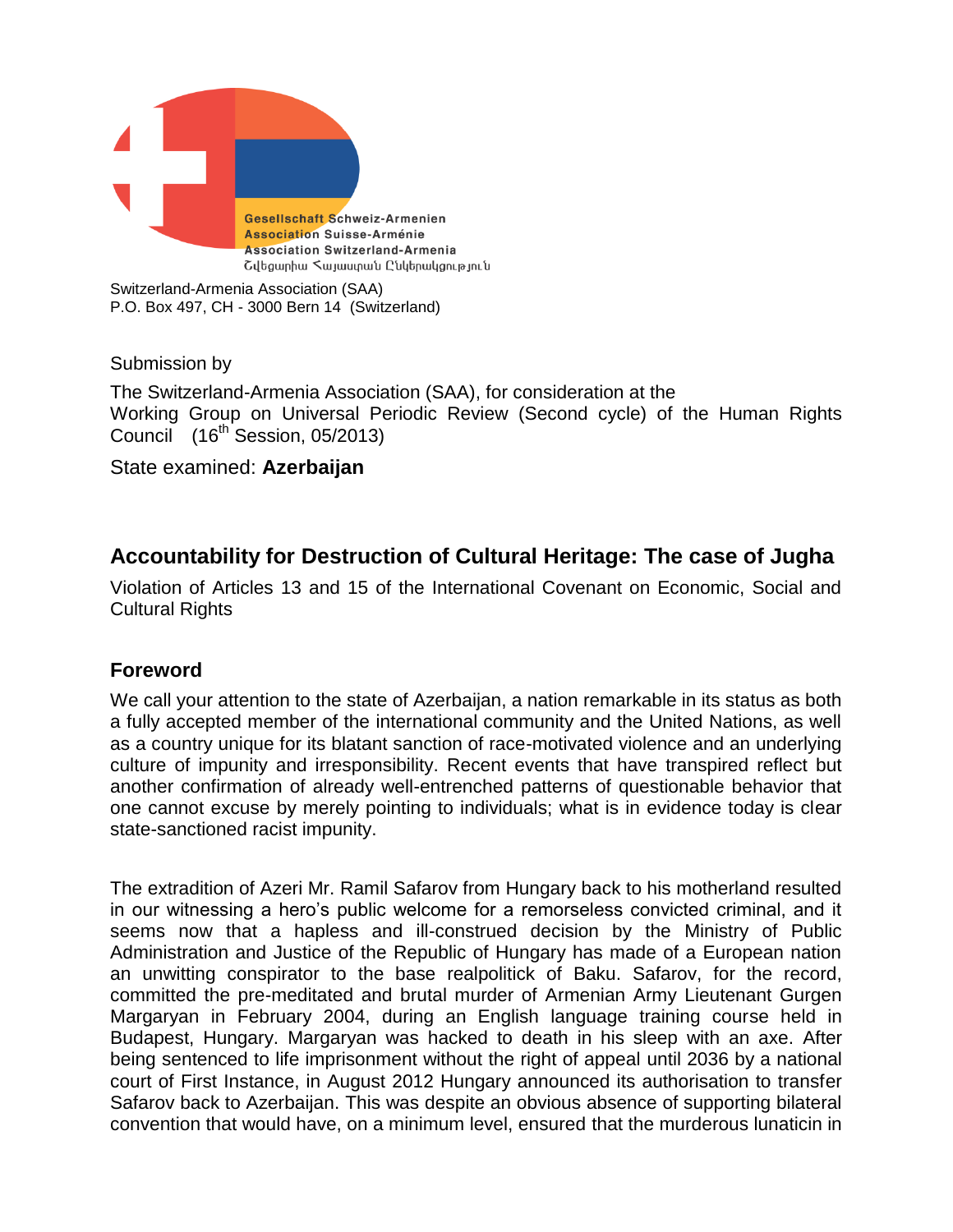question may have been transfered into a normal judiciary system capable of respecting basic principles of governing law.

What is perhaps most ironic is that this occured in a well-understood and clearly documented political context wherein racial vitriol has been/is being injected into a highly receptive population by a head of state himself, President Ilham Alyiev. There is little that could have served as a clearer portent of the 'surprising' amnesty granted to Safarov upon his arrival, save perhaps of course the crimes of the destruction of the necropolis of Jougha in 2005. It seems Azerbaijan has not only a deep racist hatred for those Armenians who are living, but even also for those who are already dead.

#### **Introduction**

Overwhelming evidence indicates that the Azerbaijani armed forces are responsible for the destruction of the Armenian medieval Necropolis in Jugha (Julfa) in the Autonomous Republic of Nakhijevan (Azerbaijan) in December 2005. Despite this, the international community, including UNESCO, has neither assessed this destruction nor condemned or sanctioned it.

The Switzerland-Armenia Association (SAA) underlines that these acts of hatred are in violation of the principles of the International Covenant on Economic, Social and Cultural Rights (hereinafter referred to as the «Covenant»), mainly expressed in the preamble as well as in the Articles 13 and 15 of the Covenant. International organizations are committed to the protection of universal values concerning cultural heritage.

OSCE Member States have, for instance, adopted a wide range of commitments to combating such crimes, including the condemnation of violent acts motivated by discrimination and intolerance. In addition, these States have also conducted response training of security-relevant officials and other public civil servants, reviewed legislation, facilitated the capacity of civil society to monitor hate-motivated incidents and assisted victims. These tangible commitments have been taken in recognition of the fact that hate crimes pose a potential threat to domestic and international security, as they undermine social cohesion and plant the seeds of violence. Yet, our Organization cannot but notice that the destruction of the Jugha Necropolis has remained a matter of indifference for the civil society in Azerbaijan at large and for international organizations.

Research has proven that an effective prevention of such acts is dependent on a consequential identification, legal prosecution and punishment supported by the development of a range of information and educational skills. This approach is applicable in cases where infringements involve individuals or groups, but not in cases where there is a direct or indirect institutional involvement. By not recognizing and, consequently, not taking responsibility for such acts, the international community runs the risk of siding unintentionally with hate-motivated perpetrators.

# **Situation Report**

Before its destruction, the Jugha Necropolis was the largest known Armenian cemetery anywhere in the world. In 1990 the town's cemetery, old Jugha's most important and valuable monument, was described by researcher Argam Aivazyan as a partially de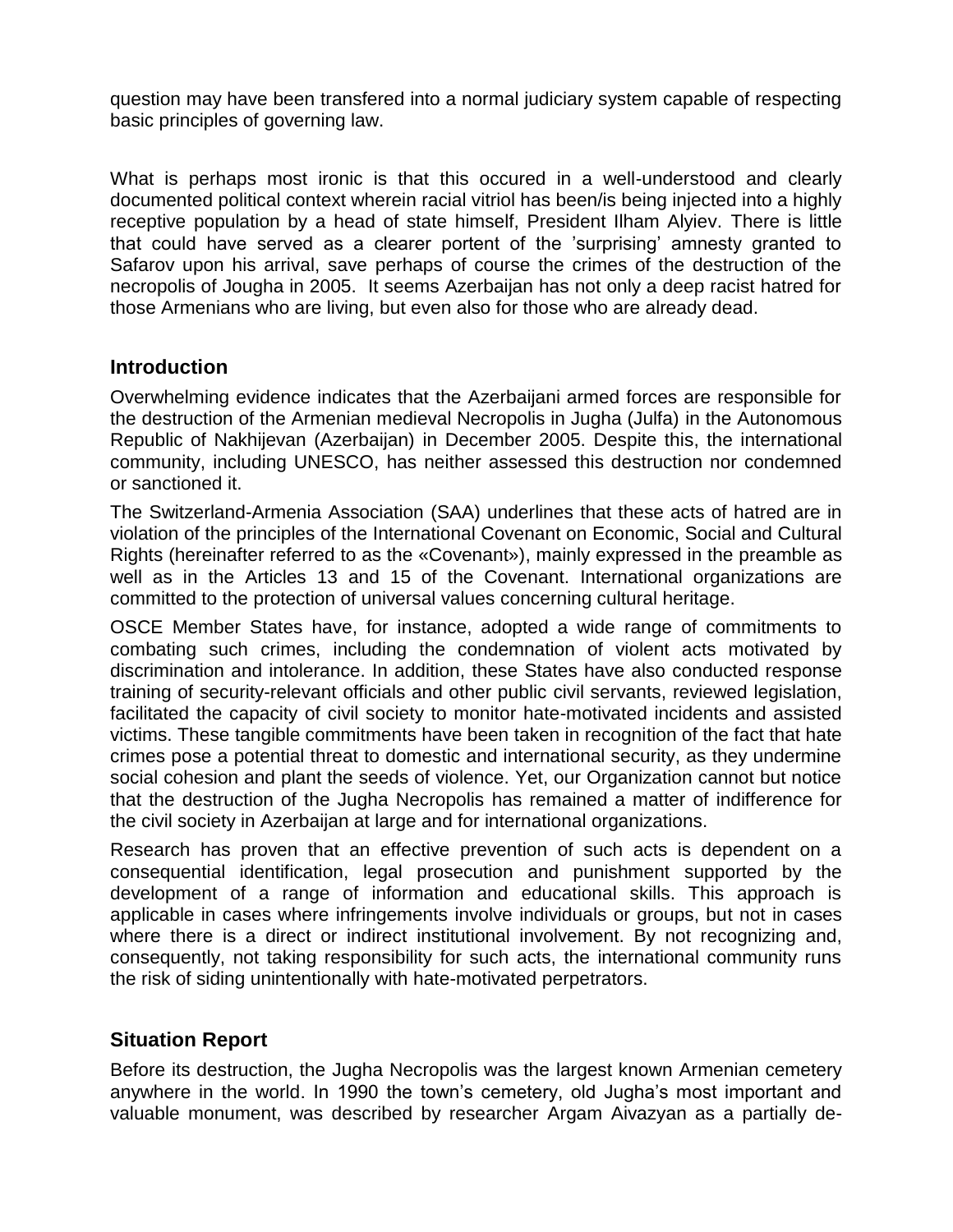stroyed forest of Khatchkars – which translate in their literal meaning to «cross-stones».

The site of the main Jugha cemetery was located on the western side of the settlement site of Old Jugha, and was spread out over three hills separated by small ravines; it occupied an area of about 1600 square meters, and once extended all the way to the Araxes River.

Since 1998, the Jugha Necropolis has been systematically submitted to destruction by the armed forces of the Republic of Azerbaijan. Between December 2005 and March 2006, these forces destroyed the Jugha complex permanently. This cemetery was since ancient times culturally and historically a continuous unique testimony of the Armenian legacy and presence in the region. With originally more than 10,000 memorial stelae, it constituted the largest collection of Armenian tombstones and cross-stones - finely carved artifacts, characterized by stylized geometrical patterns, many of them bearing philologically relevant inscriptions. They covered a period from the Middle Ages  $(5^{th}$ century) until the early  $17<sup>th</sup>$  century. In early March 2006, the cemetery had been completely leveled. The Azerbaijani authorities established a military training camp and a firing range on the site.

# **Violation of national and international law**

l

Azerbaijan's policy of destruction of the Armenian cultural heritage of Nakhijevan contradicts with the basic principles of various international instruments, subscribed to by the State of Azerbaijan, for the protection of cultural heritage. In particular, it violates the instruments defining the duty of a State to ensure the identification, protection, conservation, presentation and transmission to future generations of the cultural and natural heritage situated on its territory, both in times of peace and war.

The protection, safeguarding and respect of cultural heritage is provided in the following international documents adopted within UNESCO:

The Hague Convention for the Protection of Cultural Property in the Event of Armed Conflict (14 May 1954);

The World Heritage Convention for the Protection of Global Cultural and Natural Heritage (16 November 1972);

The Convention on the Protection and Promotion of the Diversity of Cultural Expressions (20 October 2005).

Additionally, it is worth remembering that other international instruments aiming at the protection of historical monuments have been violated by this ethnocide<sup>1</sup>, including:

<sup>1</sup> The definition of *ethnocide*, or *cultural genocide*, first occurred in the original draft of the 1948 Convention on the Prevention and Punishment of the Crime of Genocide, prepared by the United Nations (UN) Secretariat, based upon Raphael Lemkin studies. The draft included definitions of physical genocide, biological genocide, and cultural genocide. The latter was defined as follows: *Destroying the specific characteristics of the group by: (a) forcible transfer of children to another human group; or (b) forced and systematic exile of individuals representing the culture of a group; or (c) prohibition of the use of the national language even in private intercourse; or (d) systematic destruction of books printed in the national language or of religious works or prohibition of new publications; or (e) systematic destruction of historical or religious monuments or their diversion to alien uses, destruction or dispersion of documents and objects of historical, artistic, or religious value and of objects used in religious worship*. Albeit the inclusion of cultural genocide in the Convention proved controversial and was finally rejected, some have taken the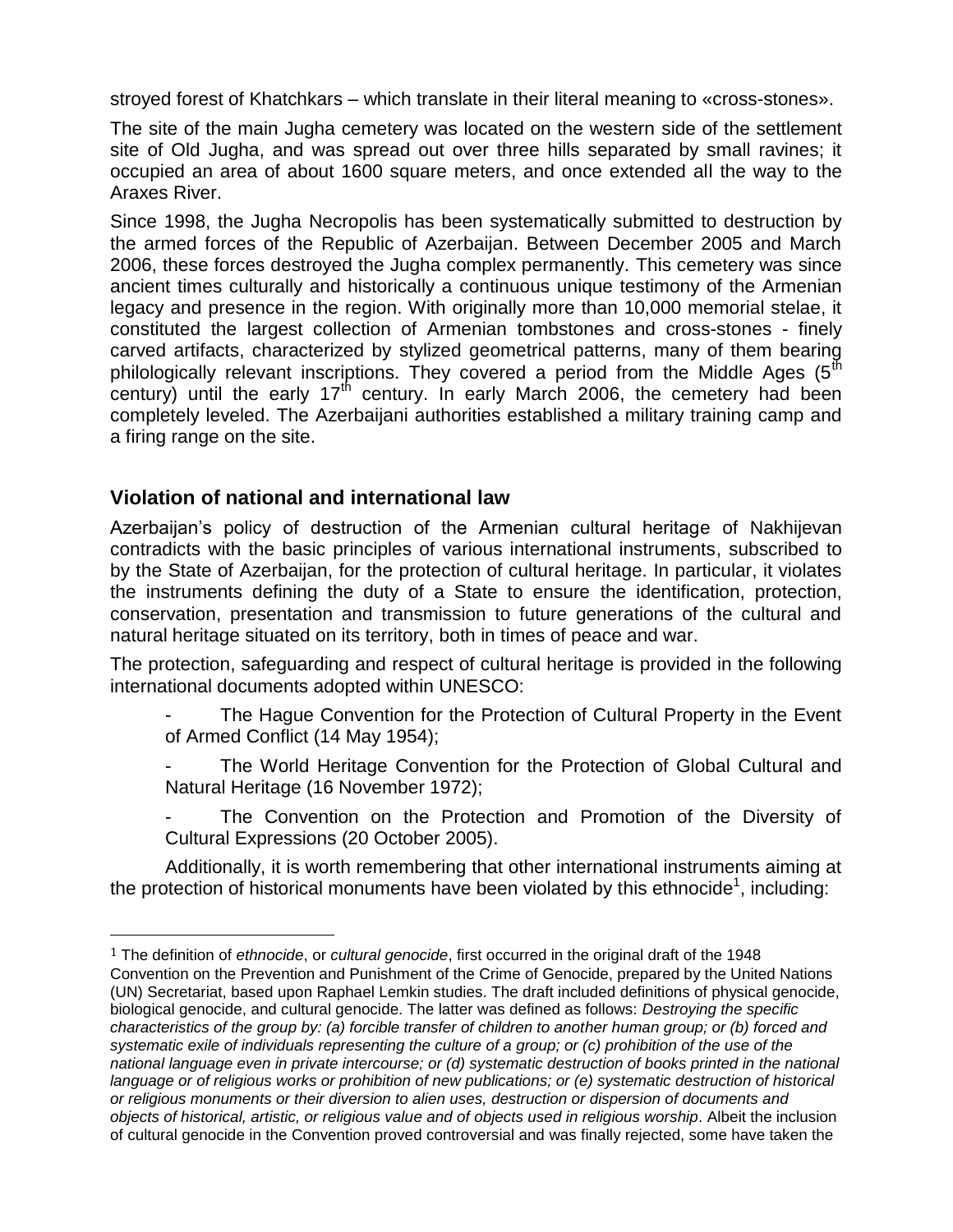Treaty on the Protection of Artistic and Scientific Institutions and Historic Monuments (15 April 1935);

The European Cultural Convention (19 December 1954);

The European Convention on the Protection of the Archaeological Heritage (6 May 1969);

The European Convention on Offences relating to Cultural Property (23 June 1985);

The Convention for the Protection of the Architectural Heritage of Europe (3 October 1985). As a reminder, the Preamble of the Reviewed European Convention on the Protection of the Archaeological Heritage, also subscribed to by the Republic of Azerbaijan in 2000, stresses that *«[...] responsibility for the protection of the archaeological heritage should rest not only with the State directly concerned but with all European countries, the aim being to reduce the risk of deterioration and promote conservation by encouraging exchanges of experts and the comparison of experiences»*.

Furthermore, Azerbaijan violated its own Constitution of 1995. In particular, the provisions of Article 77 hold responsible every citizen of the Republic of Azerbaijan for the protection of historical and cultural memorials.

# **Diplomatic initiatives, investigations and political steps undertaken within the UNESCO, the European Parliament and the Council of Europe**

Hoping to save what was still left, the Government of the Republic of Armenia at numerous occasions alerted the international community about the ongoing destruction of Armenian cultural heritage in Nakhijevan, in particular the destruction of monuments in Jugha. On 14 December 1998, the Armenian Minister for Foreign Affairs sent an official letter to the Director-General of UNESCO concerning the destruction of the medieval cemetery in Jugha and requested UNESCO's assistance in persuading the authorities of the Republic of Azerbaijan to stop the cultural genocide against Armenian cultural heritage and to organize a fact-finding mission of experts to Nakhijevan. On 20 November 2002, the destruction of tombs and the remaining (although already reduced

<u>.</u> view that the present text of the Genocide Convention excludes the concept of cultural genocide. However, there is now much more awareness of both the frequent interpenetration of physical and cultural genocide, as well as the need to preserve threatened cultures. Although courts will, in criminal prosecutions, apply the legal definition of genocide included in the Convention or in one of the other international instruments granting them such jurisdiction, as the undisputed minimum content of that crime, this does not exclude the use of Lemkin's explicit definition of cultural genocide in other contexts. (Excerpts from: Dinah L. Shelton, Encyclopedia of Genocide and Crimes Against Humanity). Also, it is referred to the concept of ethnocide, although not expressively, in the Article 8 of the [United Nations](http://en.wikipedia.org/wiki/United_Nations) Declaration on the Rights of Indigenous Peoples, also subscribed by the Azerbaijani State, where it is expressively quoted: *1. Indigenous peoples and individuals have the right not to be subjected to forced assimilation or destruction of their culture. 2. States shall provide effective mechanisms for prevention of, and redress for: (a) Any action which has the aim or effect of depriving them of their integrity as distinct peoples, or of their cultural values or ethnic identities; [...]*. It is nonetheless helpful to have a separate term for this crime, since popular usage has followed the limited definition in the Genocide Convention as referring only to the physical destruction of persons. This is why we decided to define the crime committed in Jougha as ethnocide.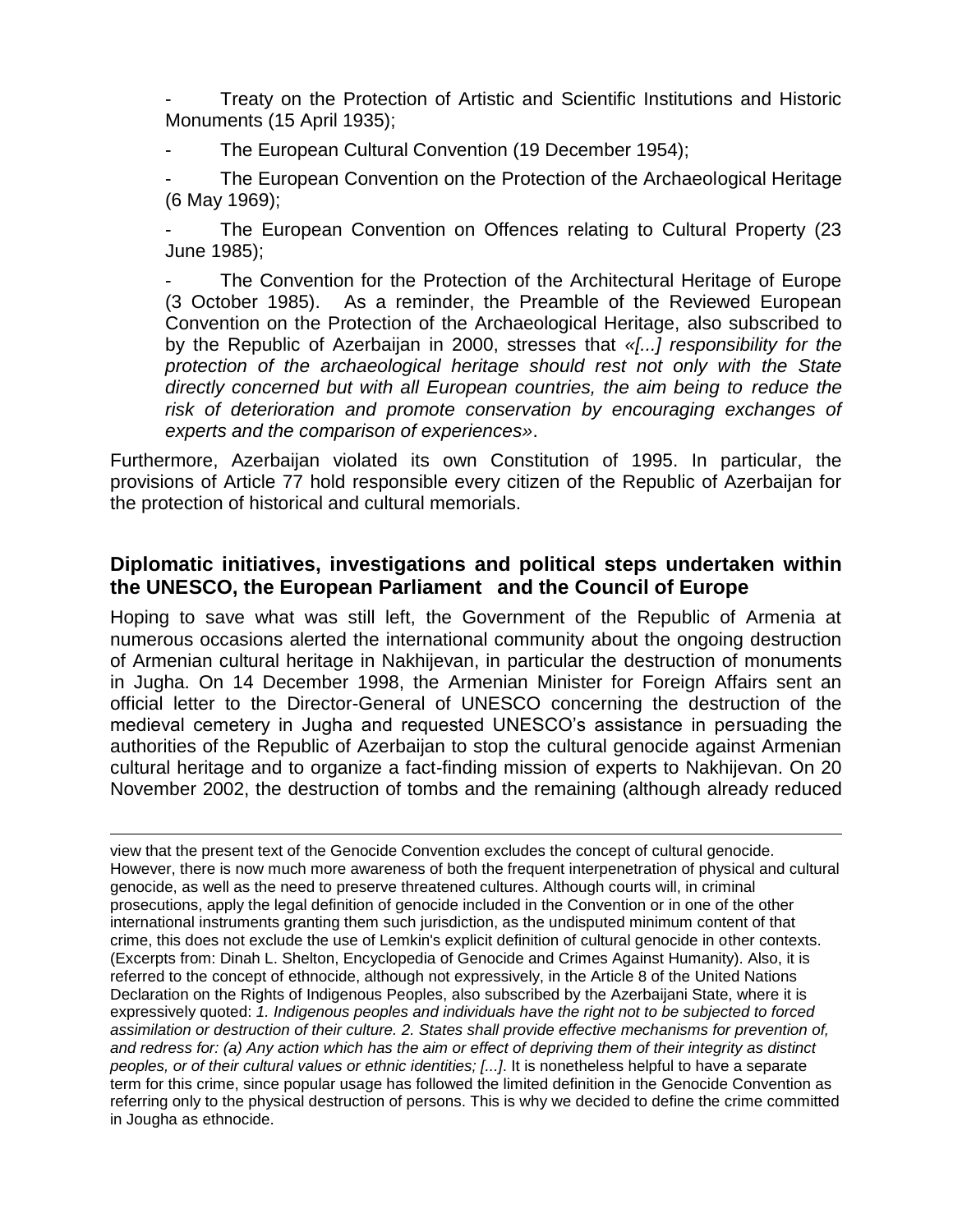in number) churches and monastic sites in Jugha was accomplished. Since then, numerous workers have again been engaged in dismantling valuable relics of medieval culture. On 16 December 2002, in an official letter addressed to the Director-General of UNESCO, the Minister for Foreign Affairs again expressed concerns about the renewed attempts of the Azerbaijani authorities to carry out the destruction of the Armenian cemetery and church in Jugha. He suggested that an inspection mission to Nakhijevan should determine the extent of the systematic destruction. Answering this letter, UNESCO representatives promised to contact relevant authorities in Azerbaijan to obtain the necessary prior authorization for such a mission. UNESCO's intention to send an expert commission to Nakhijevan to research the destruction first-hand did have the effect of slowing down the destructive activities of the Azerbaijani authorities; however, the destruction did not stop entirely. The National Council of Armenians of Nakhijevan submitted several alert notes to various international organizations, such as the European Parliament, the Council of Europe, the International Council on Monuments and Sites (ICOMOS) and UNESCO, requesting them to put under international protection the ancient Armenian monuments that had been destroyed in Nakhijevan from 1999 to 2003.

On 10 February 2003, the Armenian National Committee ICOMOS appealed to the presidents of the National Committees of ICOMOS for their assistance in protecting Armenian historic and cultural heritage in Nakhijevan. Attached to the appeal were photographs, taken by eye-witnesses, of several destroyed monuments.

On 7 October 2005, in Paris, at the 33<sup>rd</sup> General Conference of UNESCO, the Armenian Minister for Foreign Affairs once again addressed the international community in an official Statement regarding the destruction of the Armenian cultural heritage in Nakhijevan.

On 16 December 2005, the Armenian Minister informed the Director-General of UNESCO in an official letter that Azerbaijani soldiers were destroying the remnants of historically and religiously significant Khatchkars in the medieval Armenian cemetery in Nakhijevan. The Minister urged UNESCO officials to put an end to these acts of vandalism and violence.

In a 16 February 2006 Resolution P6\_TA (2006) 0069 on «Cultural Heritage in Azerbaijan», the European Parliament, underlining the exceptional nature of the Djulfa (Jugha) cemetery, with still 6000 Khatchkars remaining at that time testifying to the ethnic and cultural diversity of the region, strongly condemned the destruction of the Jugha cemetery. Also condemned was the destruction of all sites of historical importance that has taken place on Armenian or Azerbaijani territory, as well as any similar action that seeks to destroy cultural heritage. Recalling that there were numerous reactions by the international community to the first wave of destruction of the cemetery and that Azerbaijan did not provide answers to inquiries by Mr Abdelfattah Amor, the former special rapporteur of the United Nations concerning the events of November 1998 and December 2002, the above resolution demanded that the Republic of Azerbaijan allow the visit of a delegation comprised of experts such as those working with ICOMOS. These were individuals who are specialized in surveying and protecting archaeological heritage (particularly of Armenian origin), and who were meant to access its territory, followed furthermore by a European Parliament delegation with intentions to visit the archaeological site at Jugha. Further, the European Parliament instructed its President to forward the resolution to the Council, the Commission, the Parliaments and Governments of the Member States, the Government and the President of Armenia, the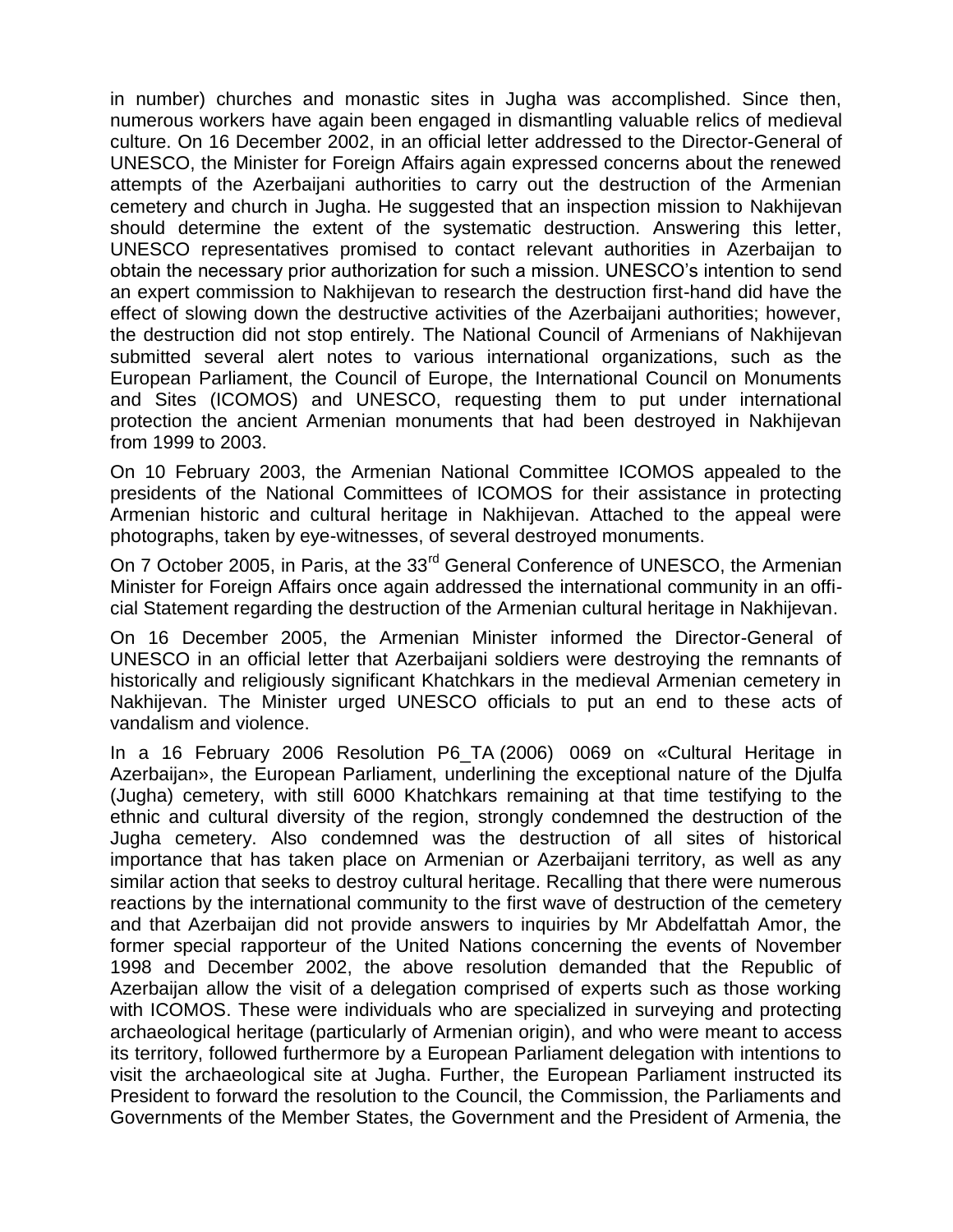Government and the President of Azerbaijan, as well as the Parliamentary Assembly of the OSCE, the Parliamentary Assembly of the Council of Europe, the Director-General of UNESCO, and the Secretary-General of the United Nations.

By March 2006, photographs of the cemetery site showed that it had been turned into an army shooting range. An Azerbaijani journalist who visited the area on behalf of the London-based Institute for War and Peace reported in April 2006 similarly that no traces of the cemetery remained.

On 16 March 2006, the Armenian Minister for Foreign Affairs sent an official complaint to the UNESCO Director-General explaining the definitive destruction of the Jugha cemetery and the construction of a military shooting-area on the site.

On 28 May 2006, Edward O'Hara, reporter of the PACE's sub-committee on cultural heritage, made clear his intention to visit Baku. According to the Azerbaijani office of the Council of Europe, the British Parliamentarian aimed to examine the state of monuments in Azerbaijan and would have departed for Yerevan on 31 May. The initiative of sending PACE representatives to Armenia and Azerbaijan came from CoE Secretary General Terry Davis after the destruction of Armenian monuments in Nakhijevan early 2006. The aim of the delegation was to examine historic and cultural monuments in Azerbaijan, Armenia and Nagorno Karabakh. At the last moment, MP O'Hara was refused the right to visit Nakhijevan.

On 17 October 2006, an international Parliamentary Delegation headed by two Swiss National Councilors, Ueli Leuenberger and Dominique de Buman met with UNESCO Director General Koïchiro Maatsura in the Organisation Headquarters in Paris in order to hand out a Memorandum, where the destruction of the Jugha Necropolis was described in details. The delegation, which included Members of the National Parliaments of Switzerland, France, Canada, United Kingdom, Greece and Belgium, urged UNESCO to undertake, among others, the following steps:

- To condemn in no uncertain terms the willful destruction of the cultural sites of Jugha, irreversibly annihilated during the last destruction phase begun by Azeri military forces on 10 December 2005 and completed in mid-March 2006;

- To denounce the ethnocidal nature and context of the destruction of the site within a systematic demolition operation, to which all Armenian architectural monuments from the Middle Ages have been subjected in Nakhijevan;

- To demand a formal international investigation in this area, coordinated by UNESCO, aimed at preparing an accurate report about the destruction;

- To publish a multi-disciplinary study (archaeological, architectural, ethnographic, etc.) of the Jugha area, to be undertaken by international experts and overseen by UNESCO;

In 2007, according to a UNESCO spokesperson, there were serious talks underway and that the organization was working out the details of a visit both to Nakhijevan – where Jugha is located – and Karabakh, where Azerbaijan alleges Armenians have destroyed Azeri monuments. Late in June 2007, the Armenian Foreign Ministry spokesman said that UNESCO had already determined the composition of its monitoring group and that currently the issue remained with the visits' timing. But as well in this case, the visit was cancelled because of a last minute opposition emanating from authorities in Baku.

The Science and Human Rights Program of the American Association for the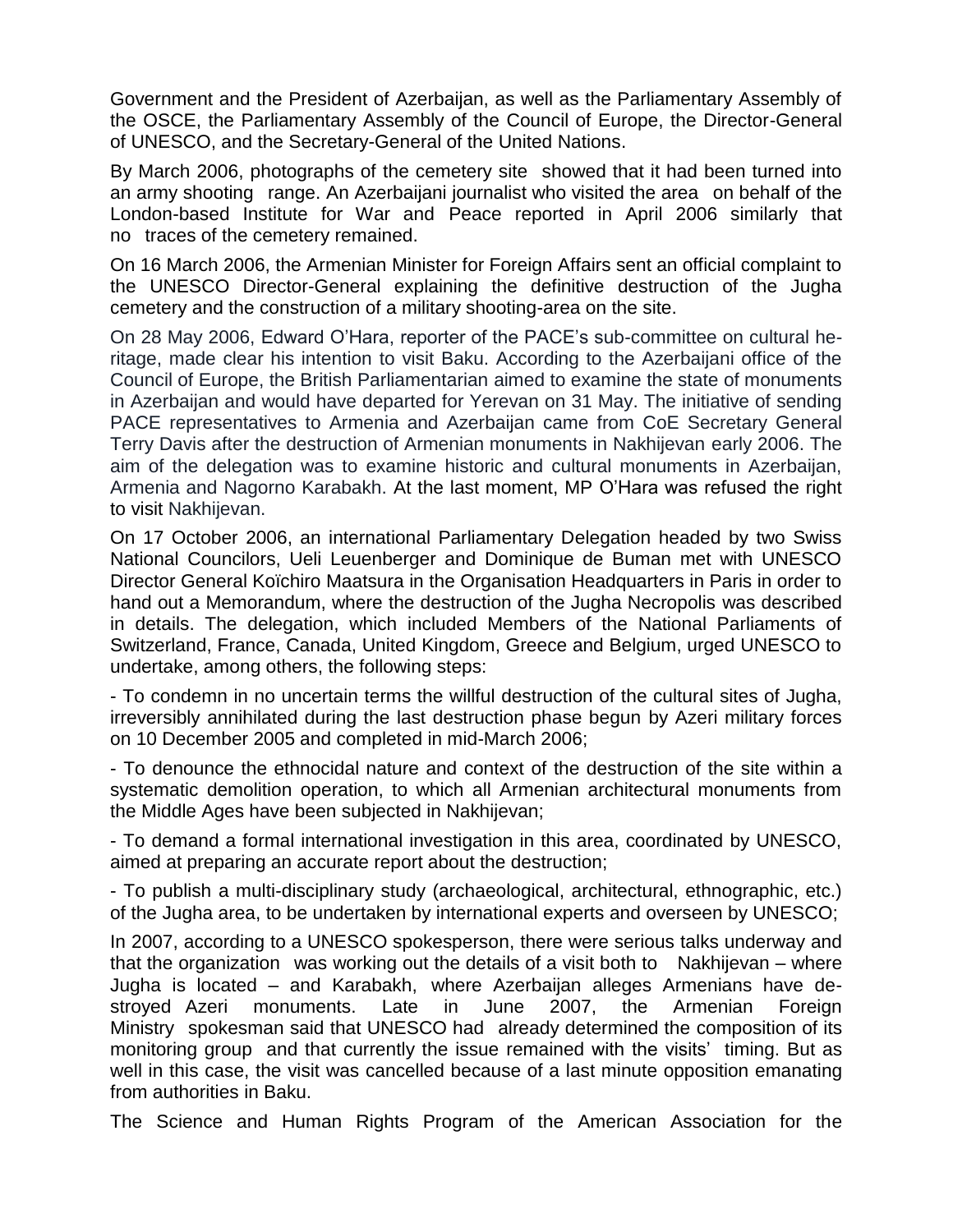Advancement of Science (AAAS) investigated reports of the destruction of Armenian cultural artifacts by Azerbaijan that occurred between 1998 and 2005. Given that Azerbaijan has consistently barred on-site investigation by outside groups, AAAS acquired and analyzed high-resolution satellite imagery to assess whether damage to the artifacts in fact occurred. Using high-resolution satellite imagery, AAAS was able to document the phased destruction of the cemetery in Jugha. Based on the assessment of satellite images from 2003 and 2009, AAAS found evidence that the cemetery area was in fact likely destroyed and later leveled by earth-moving equipment.

#### **Conclusion and Recommendations**

Retrospectively, we would like to question, why did the Azerbaijani State decided to destroy this necropolis, which could have been a serious contender for the World Heritage List and which represented a high value site on a number of levels including the artistic, archaeological, memorial and, not least, the religious.

Given the unequivocally intention of the European Parliament as well as of the Council of Europe to assess the extent of the Jugha destruction, and given the CoE membership of Azerbaijan, we would like to understand why Baku authorities refused entry of the above fact finding missions to Nakhijevan.

Furthermore, we would like to ask if Azerbaijan would be in favour of a selected representation of the Committee on Economic, Social and Cultural Rights (should the latter agree) in joining an experts mission in visiting, as was provided for in the Resolution P6\_TA (2006) 0069 of the European Parliament and as requested in the Memorandum of the International Parliamentary Delegation to UNESCO, both in 2006.

In light of Article 13 of the Covenant providing that *States Parties […] agree that education shall enable all persons to participate effectively in a free society, promote understanding, tolerance and friendship among all nations and all racial, ethnic or religious groups, and further the activities of the United Nations for the maintenance of peace,* the destruction of the Jugha Necropolis cannot but be seen as a major example of violation of this Article, committed by a State. In contrast to individuals, a State perpetrating hate crimes amounting to effective cultural genocide should and must be expected to assume higher levels of responsibility and accountability.

The Switzerland-Armenia Association (SAA) therefore recommends to the Committee that they consider a fully qualified recognition and condemnation of the hate-motivated crimes perpetrated by the Azerbaijani State against the Armenian cultural heritage in Jugha, as provided for in such cases by public international law.

Bern, 8 October 2012

#### **References:**

- Parliamentary Group Switzerland-Armenia: **The Destruction of Jugha and the entire Armenian Cultural Heritage in Nakhijevan**, Documentation submitted to UNESCO in October 2006 by an International Parliamentary Delegation, Bern, 2006
- **2007-2012 Djulfa Virtual Memorial and Museum** [\(http://www.djulfa.com/\)](http://www.djulfa.com/)
- Dinah L. Shelton: **Encyclopedia of Genocide and Crimes Against Humanity**, published in<http://www.enotes.com/ethnocide-reference/ethnocide>
- [http://www.europarl.europa.eu/sides/getDoc.do?type=TA&reference=P6-TA-2006-](http://www.europarl.europa.eu/sides/getDoc.do?type=TA&reference=P6-TA-2006-0069&language=MT)